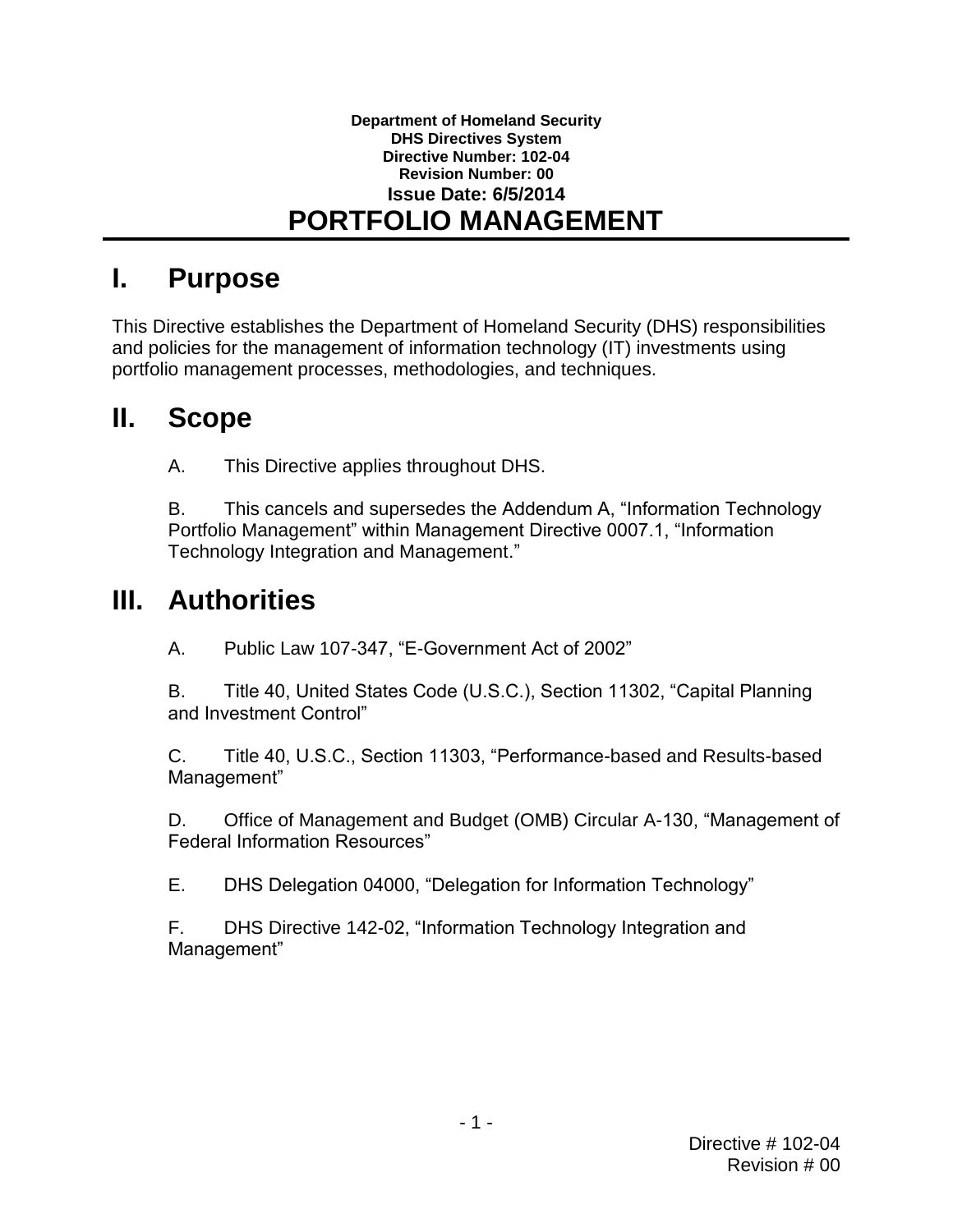# **IV. Responsibilities**

#### А. A. The *DHS Chief Information Officer (CIO)*:

 1. Directs and oversees the implementation of IT Portfolio Management processes;

 2. Establishes repeatable IT portfolio management processes, contained herein; and including supporting governance structure(s), consistent with the policies

3. Ensures that risks are managed consistently across the Department.

В. portfolio managers and programs. B. The *DHS CIO Council* facilitates coordination among designated IT

 $C_{\cdot}$ The **Component Heads** ensure the Component participates in the execution of the IT portfolio management process.

#### D. The **Component Chief Information Officers:**

 their Component IT programs as required by IT portfolio management 1. Facilitate coordination among designated portfolio managers and processes; and

 2. Ensure that DHS IT portfolio management processes are implemented.

#### F. E. The *DHS Portfolio Managers*:

 $1<sup>1</sup>$  the DHS CIO; Apply the DHS IT Portfolio Management processes established by

- 2. Provide oversight of investments within portfolio;
- 3. Support IT budget formulation;
- 4. Review IT acquisitions and performance;

 5. Support the development and implementation of Enterprise Architecture targets and transition plans for their respective portfolio;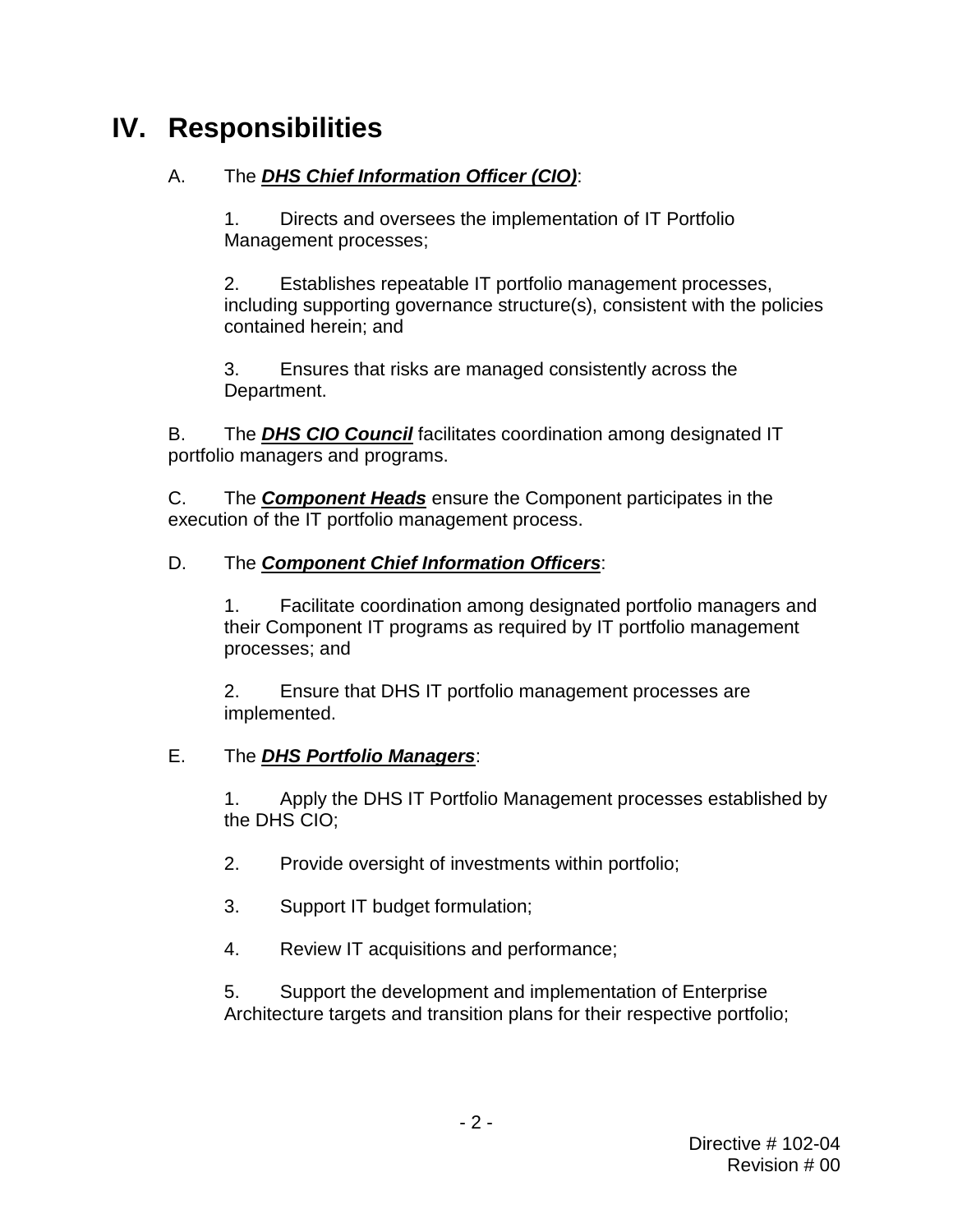6. Advocate for their Component and represent their equities when appropriate; and

 7. Provide outreach to and coordinate with Components to maximize joint capabilities and efficiencies across portfolios.

### **V. Policy and Requirements**

A. IT investments are managed as portfolios:

 managed consistently across the Department, while supporting the 1. Ensuring that risks, cost, and program/project schedules are Department's vision, mission, and goals;

2. Ensuring efficient and effective delivery of capabilities to DHS employees; and

3. Maximizing return on investment to the Department.

**B.** The following define the portfolio criteria.

> schedules; and provides for continuous process improvement. 1. *Analysis*. Links portfolio objectives to the Department's vision, mission, goals, objectives, and priorities; develops quantifiable outcomebased performance measures; identifies capability gaps, opportunities, and redundancies; identifies risks; tracks cost and program/project

 2. *Selection*. Identifies and selects the best combination of IT investments to strengthen and achieve capability goals and objectives for the portfolio and demonstrates the impact of alternative IT investment strategies and funding levels.

 established quantifiable outcome-based performance measures. 3. *Control*. Ensures a portfolio is managed and monitored using Portfolios are monitored and evaluated against portfolio performance measures to determine whether to recommend continuation, modification, or termination of individual investments within the portfolio.

4. *Evaluation*. Measures actual contributions of the portfolio against established outcome-based performance measures to determine improved capability as well as to support adjustments to the mix of portfolio investments, as necessary.